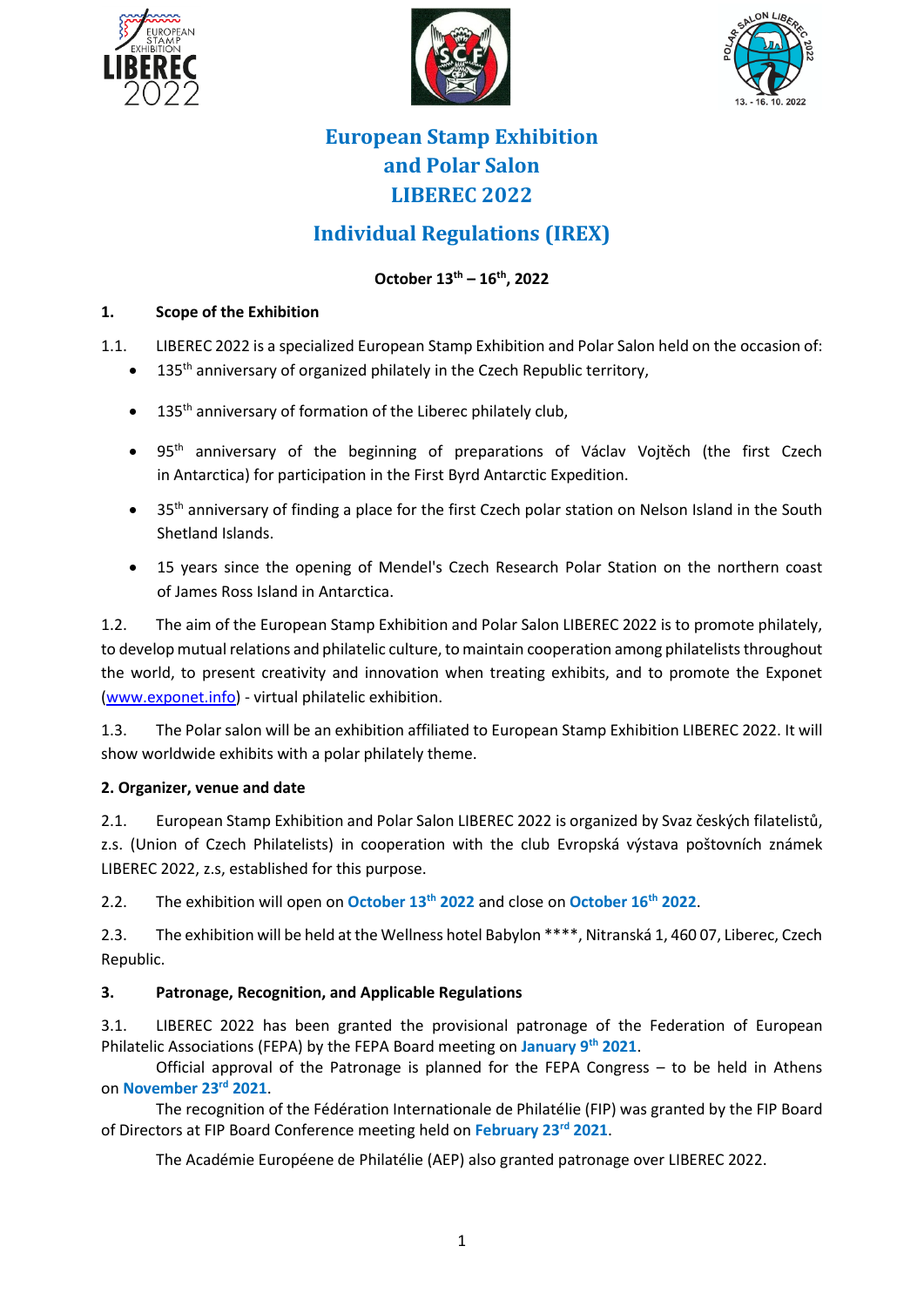





#### **3.2. Mandatory regulations for specialized European Stamp Exhibition and Polar Salon LIBEREC 2022**

- General Regulations of the FIP for exhibitions (GREX)
- FEPA Regulations for exhibitions (FREGEX)
- General Regulations of the FIP for the evaluation of competitive exhibits at FIP exhibitions (GREV)
- Special Regulations and Guidelines for the evaluation of competitive exhibits at FIP exhibitions (SREV) with the exception of Philatelic Literature
- FEPA Special Regulations for Philatelic Literature
- FIP Special Regulations for the Evaluation of Picture Postcard Exhibits
- These Individual Regulations (IREX)
- 3.3. All latest versions of the Regulations in 3.2. are available on the exhibition website [www.liberec2022.eu](http://www.liberec2022.eu/)

#### **4. EXHIBITION CLASSES**

- 4.1. Exhibition classes
	- **Non-Competitive Classes**
		- o Court of Honour Exhibits of great philatelic importance
		- o Official Class Exhibits of postal authorities, postal museums, postage stamp printers, designers, engravers etc.
		- o Polar exhibits

### • **Competitive Classes**

**Class 1.**LUBRETEC Grand Prix Class

#### **Class 2.**Traditional Philately

- o 2A Czechoslovakia and Czech Republic
- o 2B Europe
- o 2C The Rest of the World

#### **Class 3.**Postal History

- o 3A Czechoslovakia and Czech Republic
- o 3B Europe
- o 3C The Rest of the World
- o 3D Polar Philately

#### **Class 4.**Thematic Philately

- o 4A Nature
- o 4B Culture
- o 4C Technology
- o 4D Polar Philately

#### **Class 5.**Open Philately

- o 5A Polar Philately
- o 5B Other

#### **Class 6.**Picture Postcards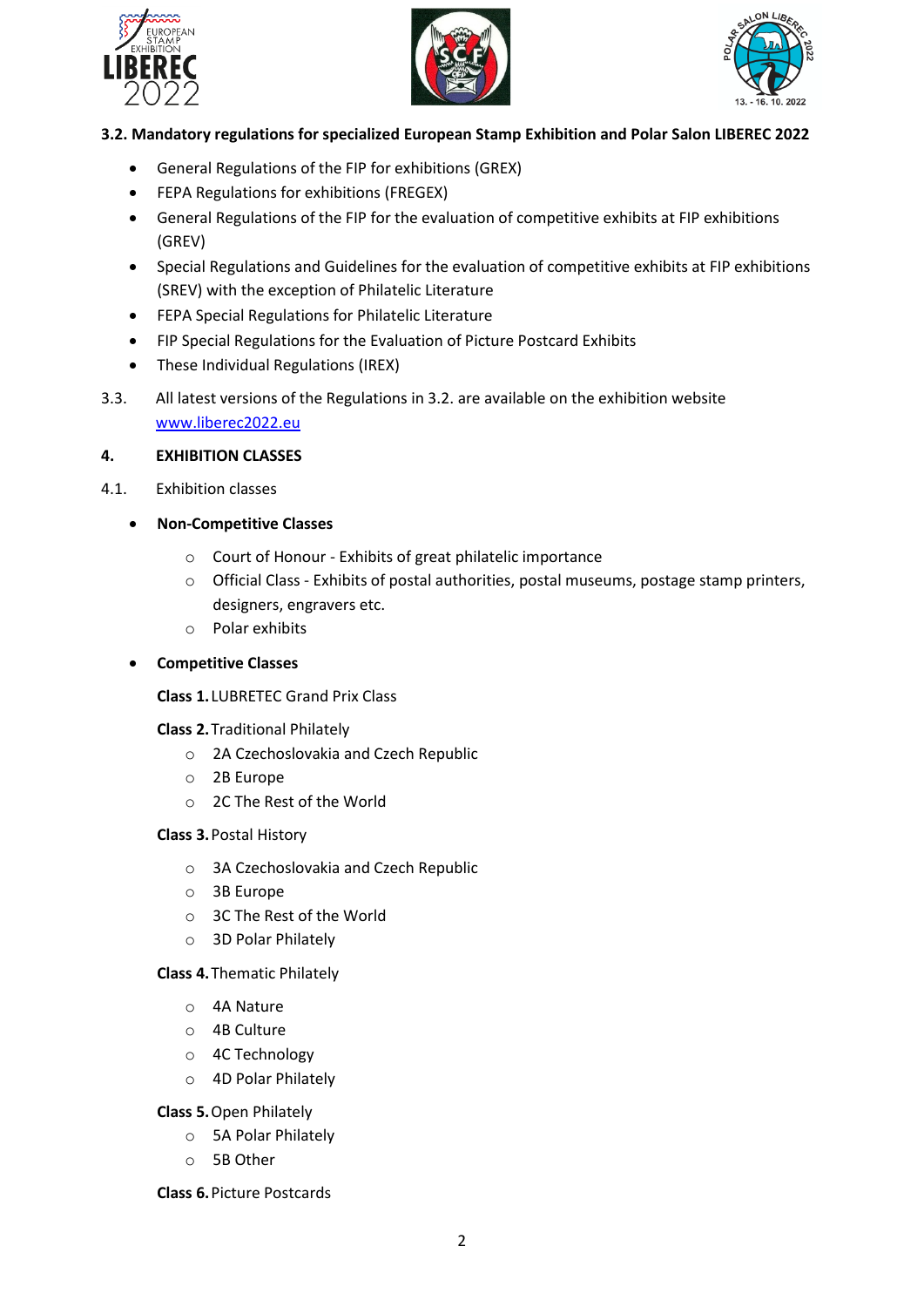





**Class 7.** Youth Philately. All ages as on January 1<sup>st</sup> 2022:

- o 7A Exhibitors aged up to 15 years
- o 7B Exhibitors aged 16 18 years
- o 7C Exhibitors aged 19 21 years

**Class 8**.Philatelic Literature - Only books published after **December 31st 2016** and catalogues published after **January 1st 2020**.

- o 8A Philatelic books and research papers (published after **December 31st 2016**)
- o 8B Philatelic magazines and periodicals (published after **December 31st 2019**)
- o 8C Catalogues (published after **December 31st 2019**)
- o 8D Websites, software, other digital works
- o 8E Polar Philately books and research papers (published after **December 31st 2016**), magazines, periodicals and catalogues (published after **December 31st 2019**).

**Class 9.**One-frame (two- or three-frame) exhibits

- 9A Traditional Philately
- 9B Postal History
- 9C Thematic Philately
- 9D Polar Philately

4.2. Exhibits in 8A, 8B, 8C, 8E, may be exhibited either in printed or digital format.

4.3. **One-frame** exhibits can be displayed in Classes 2-6 (inclusive). One-frame exhibits should not be extracted from a multiple frame exhibit and should be based on a narrow subject that is best treated as one frame only.

Evaluation shall be performed on the basis of awarded points ( $60 - 100$ ) and the exhibitor shall receive only a certificate without a medal. The Certificate of Participation will be given to exhibits attaining less than 60 points.

Please indicate clearly in the Exhibit Application Form as to the sub-class (2, 3, or 4) the exhibit is entering.

4.4 2-frame and 3-frame competitive exhibits are introduced on an experimental basis, which will be judged in accordance with the "Guidelines for Judging one frame Exhibits at FIP Exhibitions". They will be classified in their respective Classes.

4.5. The exhibitor applies for the most appropriate Class. However, the Jury has the right to transfer any exhibit from one Class to another, always to the benefit of the exhibitor.

## **5. Conditions for participation**

5.1. Participation in Classes other than Philatelic Literature is open to:

- Exhibitors who are members of European philatelic societies affiliated to the FEPA Member Federations or to the Malta Philatelic Society, with any kind of exhibit.
- Exhibitors who are members of philatelic societies affiliated to the FIP Member Federations from outside Europe, with exhibits related to Europe.
- Exhibitors who are members of philatelic polar societies affiliated to the FIP Member Federations from all over the world.

5.2. Participation in Philatelic Literature is open to exhibitors from all over the world with any kind of exhibit either printed or digital with no restriction except the publication date (as in Art. 4.1).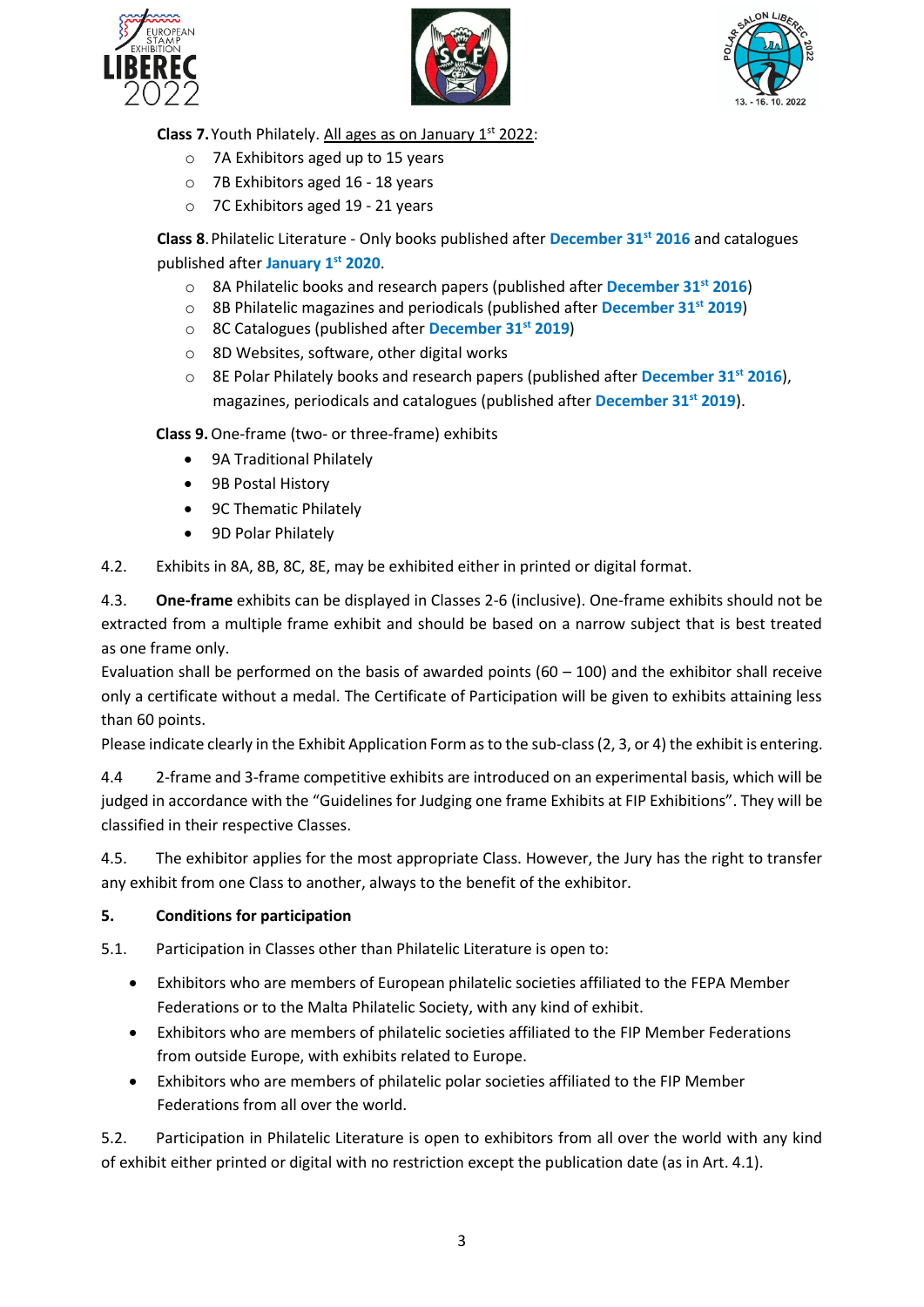





5.3. Participation of an exhibit in Classes other than Philatelic Literature is required to have secured (a) at least 75 points at National level or (b) the National Commissioner's confirmation regarding the quality of the said exhibit. In the case of a 2-frame or a 3-frame exhibit, the exhibit is considered qualified if ever reached 75 points when presented in a lesser number of frames. In case the exhibit was never presented in a lesser number of frames, its qualification must be certified through the Commissioner as per GREX Art. 10.6.

5.4. Exhibits that have been awarded with at least one Large Gold medal in a previous FIP World Exhibition or a FEPA/FIAP/FIAF Continental Exhibition can only participate in the FEPA Grand Prix Class (Class 1).

5.5. Exhibits that have been awarded a Grand Prix d'Honneur in a previous FIP World Exhibition or a similar award in a FEPA/FIAP/FIAF Continental Exhibition cannot participate in any of the competitive classes of LIBEREC 2022.

5.6. The entrant must be the owner of the exhibit displayed which will be listed under the exhibitor's name, or a pseudonym, in the Official Exhibition Catalogue. The exhibit must have been the property of the entrant for at least two years and, if purchased as a collection, extensively revised in order to qualify for the exhibition.

5.7. Entrants may display their collection under a pseudonym provided their name and membership in any appropriate philatelic society are made known to the National Commissioner and to the Organising Committee who are then authorized to communicate such information to the jury.

5.8. The regulations governing the conditions of application and acceptance are stated in Articles 10 to 19 inclusive of the GREX.

## **6. CONDITIONS OF ENTRY**

6.1.a Exhibitors shall submit directly to their respective National Commissioner, their entry forms, which must be accompanied by an introductory title page and also, if possible, a synopsis of the exhibit on one or two pages, in one of the FIP languages.

6.1.b Those exhibitors living in countries where no National Commissioner has been appointed should apply directly to the Organising Committee. This method must be agreed with the Organising Committee in advance before the acceptance.

6.2. The entry form must be duly completed in English.

6.3. A separate entry form is required for each exhibit.

6.4. Completed entry forms must be received by the National Commissioners (or personally, see 6.1b) no later than **January 31st 2022**. National Commissioners must then submit the entry forms by electronic means (PDF) to the Commissioner General to arrive no later than **February 28th 2022.** The Organising Committee does not accept entry forms sent in paper form.

6.5. The Organising Committee reserves the right to refuse to accept any application or to reject any exhibit in whole or in part without assigning any reason for rejection.

6.6. Data provided will be used by EUROPEAN STAMP EXHIBITION and POLAR SALON LIBEREC 2022 for the purpose of organising and judging the exhibition and may be stored and transmitted electronically, as well as in paper form. Submitting an application signifies the exhibitor's assent to this.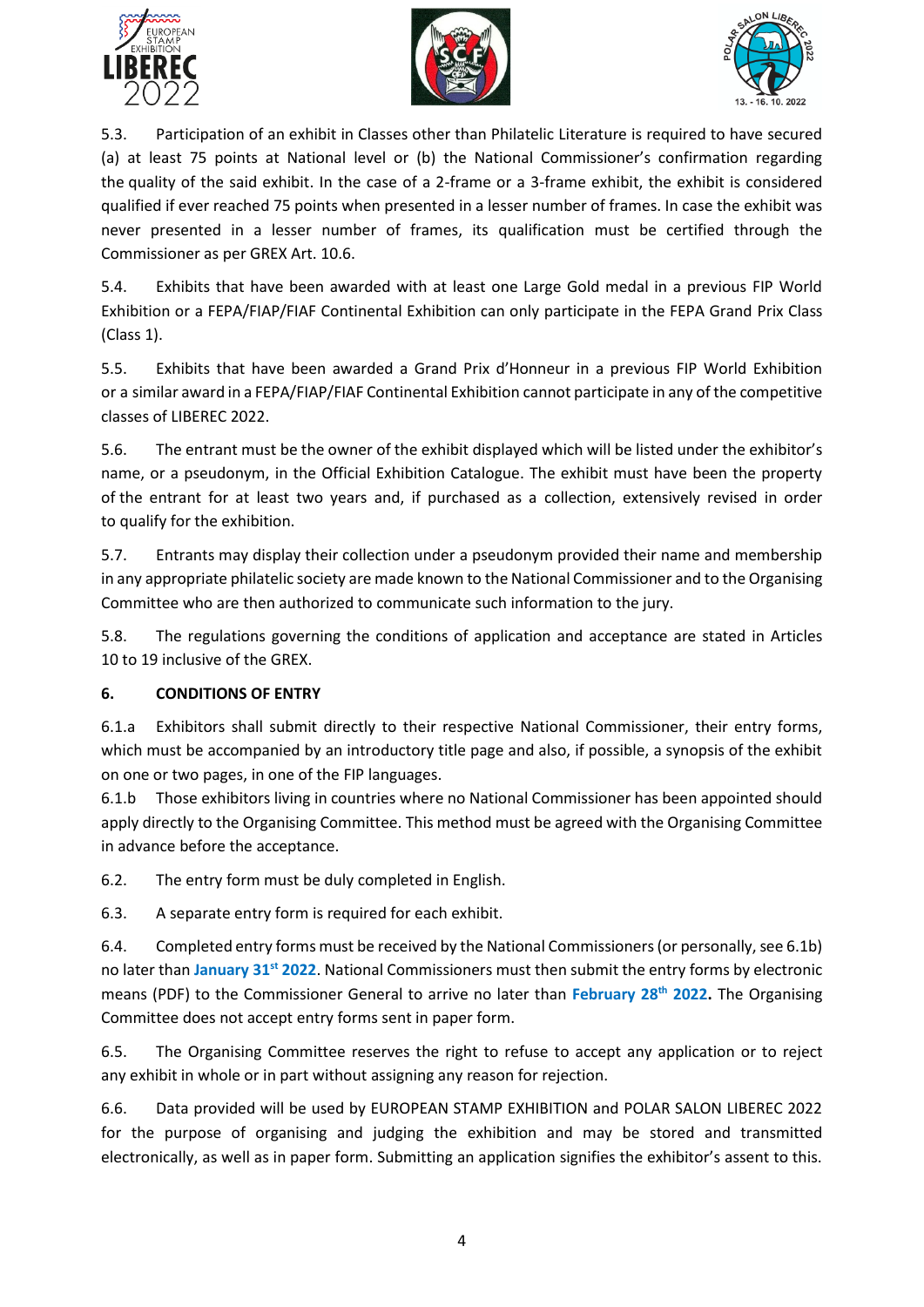





No data will be passed to any third party for any purpose other than retention for exhibition records by FEPA and FIP, and may be used to provide the exhibitor with information about future exhibitions.

### **7. NOTIFICATION OF ACCEPTANCE**

7.1. Notification of application acceptance or non-acceptance by the Organising Committee, together with the number of frames allocated to each accepted exhibit, will be sent to the National Commissioners when frame allocations have been made. Where no National Commissioner has been nominated, notification will be made to the National Federation or the exhibitor (see 6.1b). It is anticipated that such notification will be made by **April 30th 2022** at the latest.

7.2. The decision of the Organising Committee is final. No correspondence can be entered into directly with applicants, except 6.1b.

#### **8. CONDITIONS OF ACCEPTANCE**

8.1. The Organising Committee will send the list of accepted exhibits to national commissioners who should send a notification of acceptance to individual exhibitors. Each exhibitor pays the entry fee to his/her national commissioner who will then pay the total by **May 31st 2022**. Where there is no appointed national commissioner the exhibitor (see 6.1b) shall take care of these tasks.

8.2. The entrant may revise the introductory title page after sending Notice of Confirmation of Acceptance but the concept of the exhibit cannot be changed. A revised introductory title page and synopsis may be passed to the National Commissioner (or personally, see 6.1b) for transmission to the Organising Committee no later than **August 1st 2022**.

8.3. Entries in the Non-Competitive classes shall be by special invitation at the discretion of the Organising Committee.

#### **9. ENTRY FEES**

9.1. Non-Competitive Classes Court of Honour and Official Class will be free of charge.

9.2. The entry fee for multiple frame exhibits in the Non-Competitive Class - Polar salon will be €40 per frame.

9.3. The entry fee for five- and eight-frame exhibits in the Competitive Classes will be €40 per frame.

9.4. The entry fee for one-frame exhibits in the Competitive Classes will be  $\epsilon$ 55 per frame.

9.5. The entry fee for two-frame exhibits in the Competitive Classes will be €50 per frame. The entry fee for three-frame exhibits in the Competitive Classes will be €45 per frame.

9.6. The entry fee in the Class 8 Philatelic Literature will be €55 per entry.

9.7. There will be no entry fee for Class 7 Youth Philately.

9.8. Entry fees are not refundable.

#### **10. CLASSIFICATION OF EXHIBITS**

10.1. Exhibits must be entered under the correct classification. The Jury reserves the right to reassign incorrectly or ambiguously described entries. No exhibit may be entered in more than one class.

10.2. Every entry accepted will be listed in the Official Exhibition Catalogue under its given title as stated in the Confirmation of Notice of Acceptance.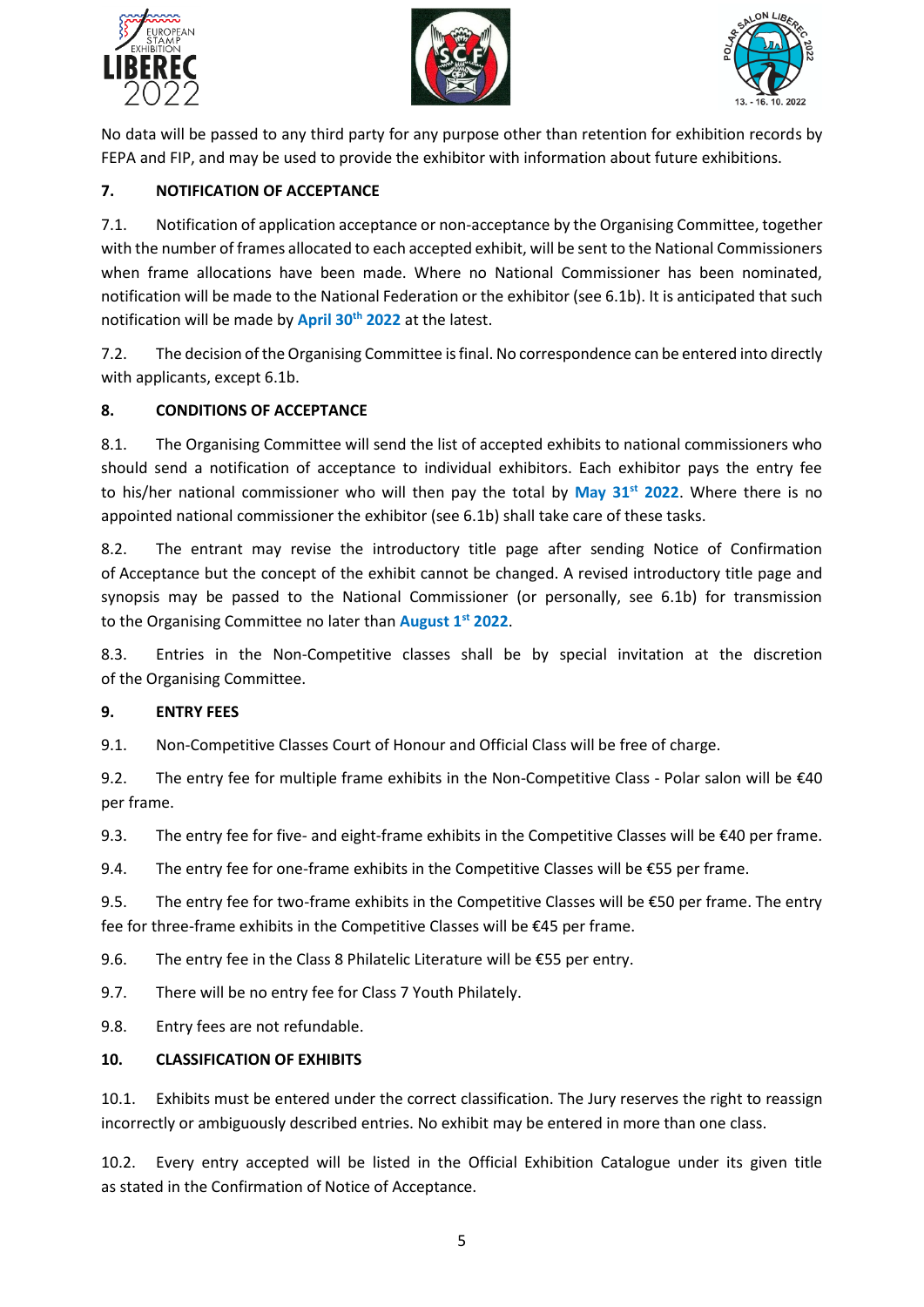





#### **11. SIZES OF FRAMES**

11.1. There will be approximately 1200 frames.

11.2. The exhibition frames at European Stamp Exhibition and Polar Salon LIBEREC 2022 shall be 97cm x 120cm. Each frame shall have a capacity for 16 A4 sheets (four sheets in four rows 4x4) enclosed in a transparent protective cover no more than 297 mm high and 245 mm wide. Larger sheet formats may be accepted but have to be in multiples of the standard size and approved in advance by the Organizing Committee.

11.3. If the entire exhibit does not fit within the number of frames allocated, the portion beyond the allocated frames will not be exhibited nor judged. The Organising Committee will not be responsible for such materials.

## **12. FRAME ALLOCATION**

12.1. The frame allocation defined in this article applies to all Competitive Classes listed in Article 4.1 except Class 8 Philatelic Literature.

12.2. In Class 1 Exhibits will be allocated 8 frames uniformly.

12.3. In Classes 2-6 (inclusive) Exhibits will be allocated the following number of frames uniformly, as per article 6.4 of the GREX

- 5 frame Exhibits which have received at least 75 points at National level and are first time exhibits.
- 5 frame Exhibits which have received less than 85 points previously at a FIP, FEPA, FIAF or FIAP Exhibition.
- 8 frame Exhibits which have received previously at least 85 points at a FIP, FEPA, FIAF or FIAP Exhibition. Consideration will be given to specific written requests to retain 5 frames for exhibits which have previously received at least 85 points at a FIP, FEPA, FIAF or FIAP Exhibitions.
- 1 frame One-frame exhibits which have received at least 75 points at National level. The same applies to two- and three-frame exhibits.

12.4. In Class 7 each Exhibit will be allocated the following number of frames uniformly, as per article 6.4 of the GREX

- Class 7A: 2 to 4 frames
- Class 7B: 3 to 5 frames
- Class 7C: 4 to 5 frames.

## **13. EXHIBIT PRESENTATION**

13.1. All exhibits must be mounted on white or light coloured pages and each sheet must be placed in a transparent protective cover, in accordance with Article 17.5 of the GREX. No exhibit mounted on black or dark coloured pages will be accepted.

13.2. The sheets must be numbered consecutively, at the back, to aid the correct mounting of the exhibit.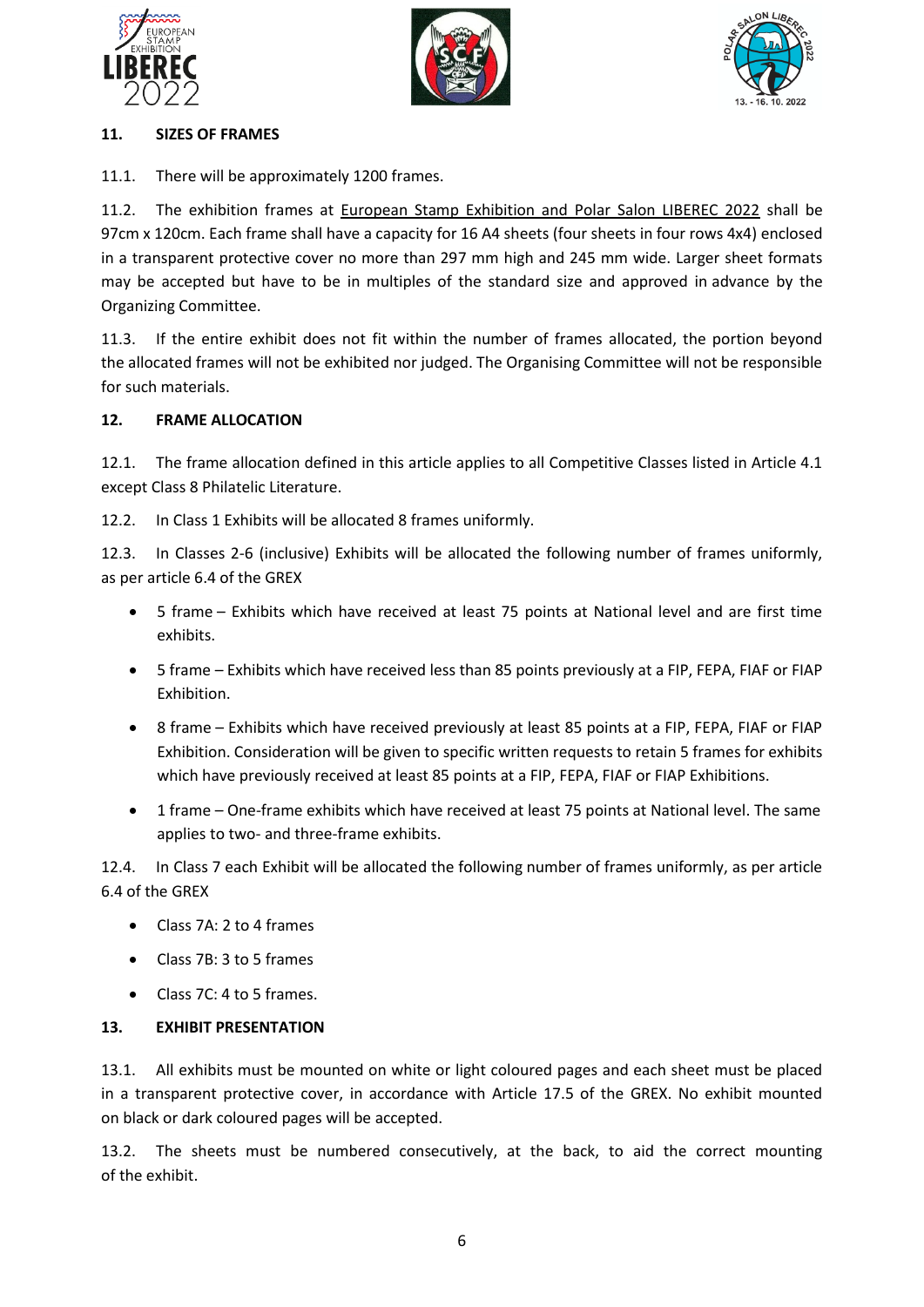





13.3. Expert Certificates may not be shown but the original/copy must be placed at the disposal of the Jury by inserting it in the protector behind the appropriate page, or depositing with National Commissioner.

13.4. The front of each page containing an Expert Certificate or Certificates should show the letter "C" next to the item of expertise to denote that an Expert Certificate is available.

## **14. DELIVERY AND RETURN OF EXHIBITS**

14.1. Exhibit envelopes (one envelope per frame) and Exhibit Customs inventory forms together with exhibitor information will be sent to each exhibitor through the National Commissioner (or personally, see 6.1b). Exhibitors should include the completed inventory form in the envelope containing the first frame of the exhibit.

14.2. Exhibits can only be accepted if delivered by the National Commissioner to Liberec at a date and time to be agreed with the Organising Committee. Exhibits will not be returned to National Commissioners until after the Exhibition has closed. Where no National Commissioner has been appointed, individual arrangements must be made directly with the Organising Committee (see 6.1b).

14.3. In the event an exhibit is delivered late or fails to be delivered, or in the event the page size does not comply with the provisions of Article 11.2, the exhibit will not be judged and the participation fee shall not be refunded.

14.4. The Organising Committee is unable to receive exhibits by post, except for Class 8 Philatelic Literature, (see Article 16).

14.5. Each exhibitor is encouraged to scan his/her exhibit and pass scans to the National Commissioner (or personally, see 6.1b) for transmission to the Organising Committee no later than **August 1st 2022**. Technical specifications for the scans shall be made available along with the Notice of Confirmation of Acceptance.

14.6. The scans will be made available beforehand to the Jury to improve the quality of judging. During the exhibition the Organising Committee may display scans of exhibits in the premises of the exhibition venue using electronic means. Using the scans of the exhibit is not granted for any other use or to any third party without written permission from the exhibitor.

## **15. MOUNTING AND DISMOUNTING OF EXHIBITS**

15.1. Exhibit mounting and dismounting will be performed by or under the supervision of the Organising Committee and National Commissioners.

15.2. Facilities will not be available for exhibitors to mount or dismount their exhibits personally.

15.3. Exhibits will be displayed for four days only, but all exhibits must be delivered to the bin room prior to the opening of the Exhibition, at a date and time to be agreed with the Organising Committee.

## **16. PHILATELIC LITERATURE EXHIBITS**

16.1. Exhibitors in Class 8 must send two copies of each title or volume, which will not be returned. One of the two copies will be placed at the disposal of the Jury and the other copy will be on display in a philatelic reading area throughout the duration of the Exhibition.

16.2. The Organising Committee requires Philatelic Literature exhibits to be received no later than **July 1st 2022** in order that preliminary judging may take place.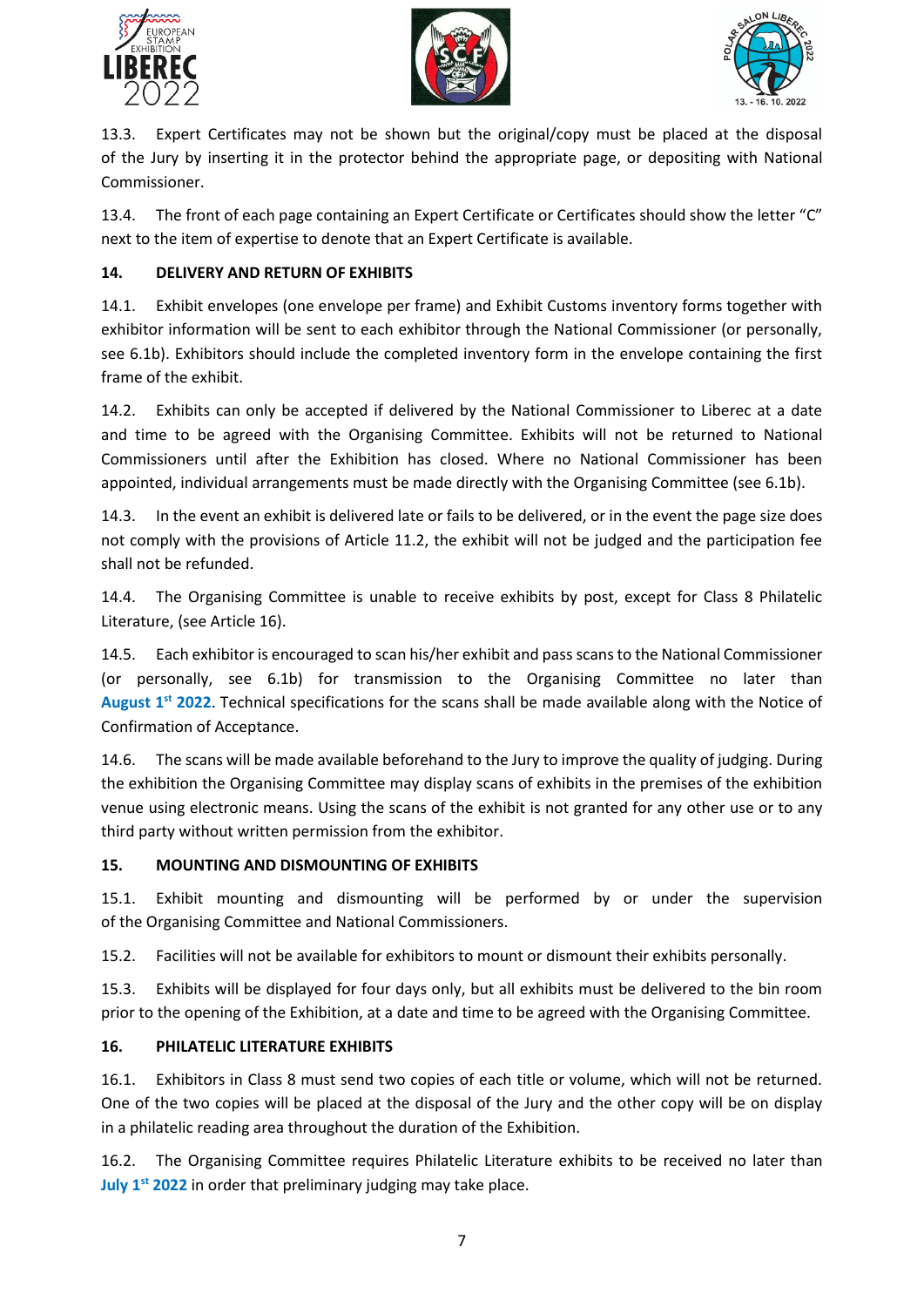





16.3. The exhibits will be kept by the Union of Czech Philatelists.

Literature sending address: Evropská výstava poštovních známek LIBEREC 2022, z.s Kralicka 79/11 460 07 Liberec 7 Czech Republic

#### **17. EXPERT GROUP**

17.1. An expert group will be appointed by the Organising Committee in consultation with the FEPA and FIP consultants.

#### **18. INSURANCE AND SECURITY**

18.1. Exhibitors are advised that they must secure appropriate insurance for their exhibits. The Organising Committee is not responsible for such insurance and all expenses in securing insurance are the responsibility of the exhibitor. The Organising Committee will not be liable for any loss or damage of any exhibit, in whole or in part, howsoever caused.

18.2. The Organising Committee will take reasonable precautions to ensure the security and safety of all exhibits while in their possession.

#### **19. CUSTOMS AND EXCISE**

19.1. The Organising Committee will make all reasonable efforts to devise a simplified procedure in conjunction with Czech Customs for exhibits entering the Czech Republic. Details of the entry procedure and requirements will be notified to all exhibitors through the National Commissioner (or personally, see 6.1b). Where no National Commissioner has been nominated, notification will be made to the National Federation.

#### **20. JUDGING OF EXHIBITS AND AWARDS**

20.1. Exhibits in the Competitive Classes will be judged and awarded prizes by the appointed and accredited FIP or FEPA judges in accordance with the principles laid down in the GREV and SREVs.

20.2. The Jury will allocate awards and special prizes in accordance with Article 8 of the GREX.

20.3. Grand Prizes for European stamp exhibition LIBEREC 2022 in the Competitive Classes:

- Grand Prix LIBEREC 2022, a valuable object d'art for the best exhibit in Class 1 FEPA Grand Prix Class.
- Grand Prix National, a valuable object d'art for the best exhibit dealing with Czechoslovakia or the Czech Republic in Classes 2-6 (inclusive).
- Grand Prix International, a valuable object d'art, for the best exhibit dealing with international subjects in Classes 2-6 (inclusive).
- 20.4. All other exhibits in Class 1 LIBEREC 2022 Grand Prix Class will receive a Large Gold Medal.
- 20.5. Multiple frame exhibits in classes 1 to 8 will receive an Exhibition Medal.